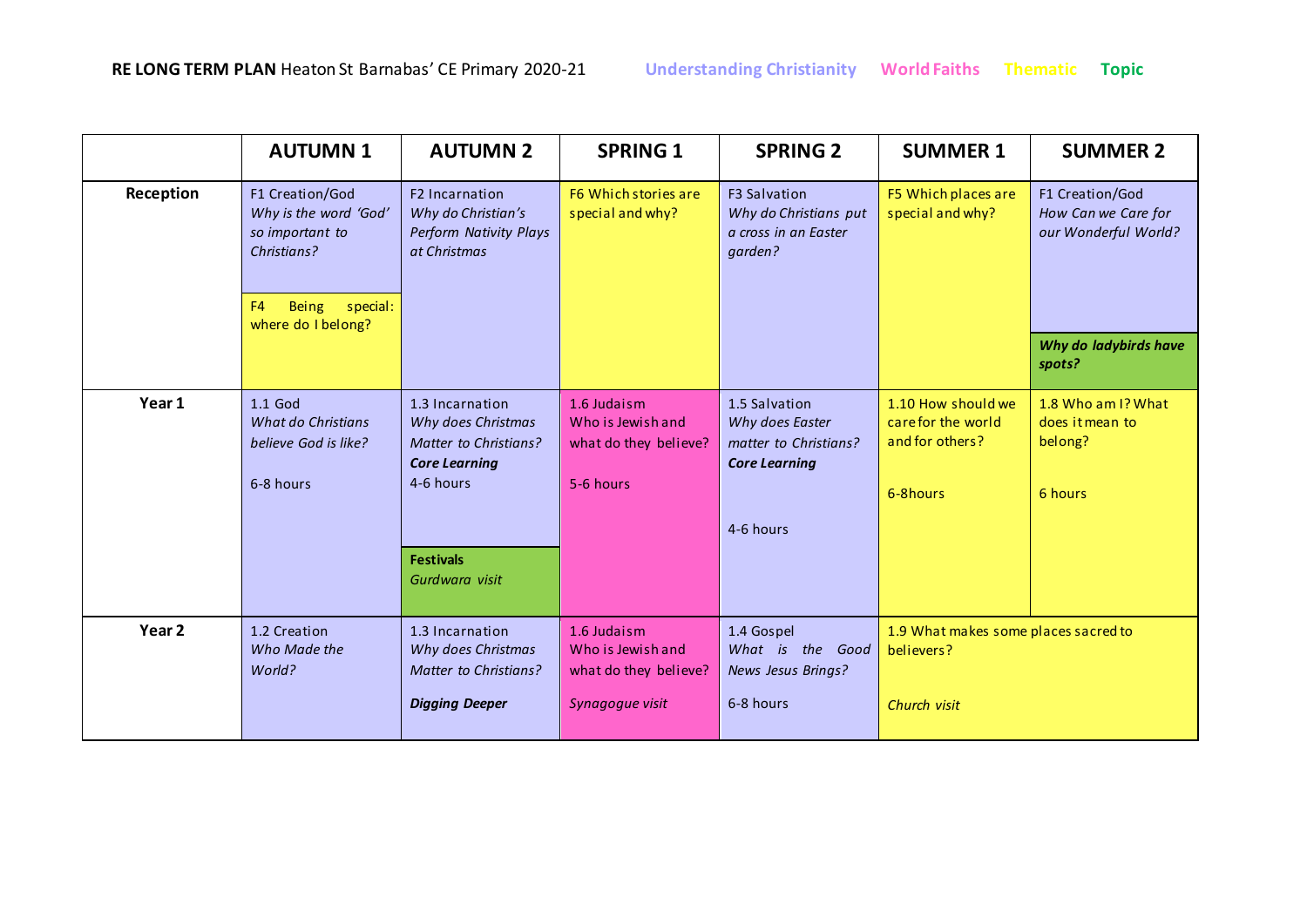|                                       | 6-8 hours                                   | 4-6 hours                                          | 5-6 hours                      | 1.5 Salvation<br>Why does Easter matter<br>to Christians? 4-6 hours<br><b>Digging Deeper</b> | <b>Mosque visit</b><br>8-10 hours     |                                       |
|---------------------------------------|---------------------------------------------|----------------------------------------------------|--------------------------------|----------------------------------------------------------------------------------------------|---------------------------------------|---------------------------------------|
|                                       |                                             |                                                    |                                |                                                                                              |                                       |                                       |
| Year 3                                | L <sub>2.7</sub> Hinduism                   | L <sub>2.9</sub> What are the                      | 2A.3 Incarnation               | 2A.5 Salvation Why do<br>Christian's Call the                                                | 2A.1 Creation/Fall                    | 2A.4 Gospel                           |
|                                       | What does it mean to<br>be Hindu in Britain | deeper meanings of<br>festivals?                   | What is the Trinity?           | Day Jesus Died 'Good<br>Friday'? Core                                                        | What do Christian's<br>Learn from the | What Kind of World did<br>Jesus Want? |
|                                       | today?                                      | <b>Islam</b>                                       |                                | <b>Learning</b>                                                                              | <b>Creation Story?</b>                | <b>Core Learning</b>                  |
|                                       |                                             | Hinduism/Sikhism<br><b>Judaism</b>                 | 6-8 hours                      | 4-6 hours                                                                                    | 6-8 hours                             |                                       |
|                                       | 5-6 hours                                   | 6-10 hours                                         |                                |                                                                                              |                                       | 6-8 hours                             |
|                                       |                                             |                                                    |                                |                                                                                              | <b>Urban Pioneers</b>                 |                                       |
| Year 4                                | L <sub>2.7</sub> Hinduism                   | L2.10 How and why                                  | 2A.2 People of God             |                                                                                              | 2A.6 Kingdom of God                   | 2A.4 Gospel                           |
| 2A.4 Gospel                           | What does it mean to<br>be Hindu in Britain | do believers show<br>their commitments             | What is It Like to Follow God? |                                                                                              | When Jesus Left,<br>What Was the      | What kind of world did<br>Jesus want? |
| What Kind of World<br>Did Jesus Want? | today?                                      | during the journey of<br>life?                     | 8-10 hours                     |                                                                                              | Impact of Pentecost?                  |                                       |
| 6-8 hours                             | <b>Mandir visit</b><br>5-6 hours            | <b>Islam</b><br>Hinduism/Sikhism<br><b>Judaism</b> |                                | 2A.5 Salvation Why do<br>Christian's Call the<br>Day Jesus Died 'Good<br>Friday'?            | 6-8 hours                             | <b>Digging Deeper</b><br>6-8 hours    |
|                                       |                                             | 8-10 hours                                         |                                | <b>Digging Deeper</b>                                                                        |                                       |                                       |
|                                       |                                             |                                                    |                                | 4-6 hours                                                                                    |                                       |                                       |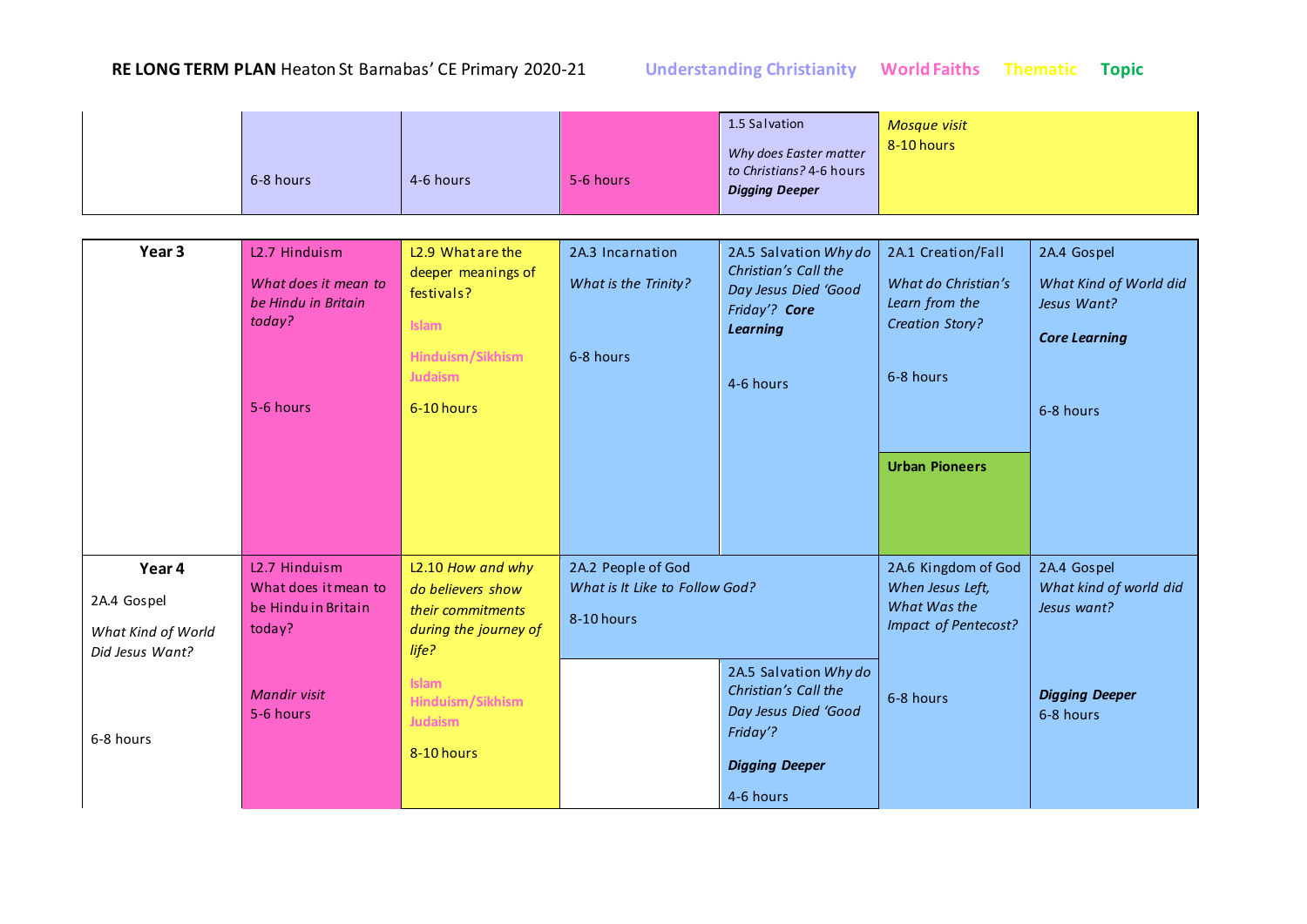|        |                                                                                                     | <b>Journeys</b>                                                    |                                                                            |                                                                                                                               |                                                                                                                        |                                                                                                  |
|--------|-----------------------------------------------------------------------------------------------------|--------------------------------------------------------------------|----------------------------------------------------------------------------|-------------------------------------------------------------------------------------------------------------------------------|------------------------------------------------------------------------------------------------------------------------|--------------------------------------------------------------------------------------------------|
| Year 5 | 2B.2 Creation/Fall<br><b>Creation and Science:</b><br>Conflicting or<br>Complimentary?<br>6-8 hours | 2B.4 Incarnation<br>Was Jesus the Messiah?<br>6-8 hours            | 2.11<br>Why do some people<br>believe in God and some<br>not?<br>6-8 hours | 2B.6 Salvation<br>What did Jesus do to Save<br>Human Beings?<br>6-8 hours<br>2B.5 Gospel<br>What would Jesus do?<br>6-8 hours | 2.12<br>What will make our<br>city/town/village a more<br>respectful place?<br>6-8 hours<br><b>Bradford and Beyond</b> | 2.9 Islam<br>What does it mean for<br><b>Muslims to follow God?</b><br>Mosque visit<br>5-6 hours |
| Year 6 | 2.13 Pilgrimage<br>Why is pilgrimage<br>important to some<br>religious believers?<br><b>Islam</b>   | 2B.8 Kingdom of God<br>What Kind of King Is<br>Jesus?<br>6-8 hours | 2B.1 God<br>What Does it mean if God<br>is Holy and Loving?<br>6-8 hours   | 2B.7 Salvation<br>What Difference Does<br>the Resurrection Make<br>$6 - 8$<br>Christians?<br>to<br>hours                      | 2.9 Islam<br>What does it mean for<br><b>Muslims to follow God?</b><br>5-6 hours                                       | 2B.3<br>How can following God<br>bring freedom and justice?<br>6-8 hours                         |